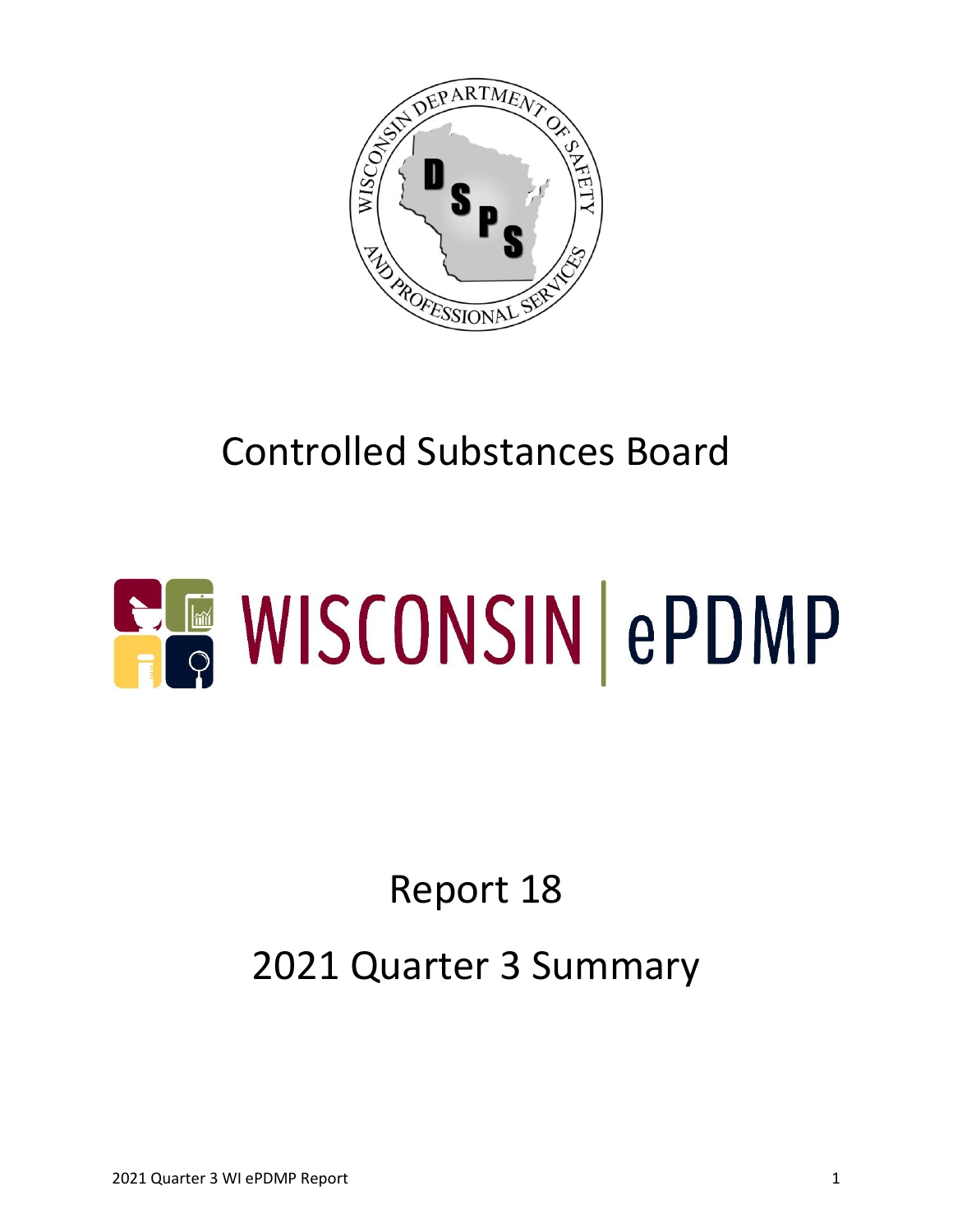#### Contact Information

#### **Wisconsin Controlled Substances Board Chairperson: Doug Englebert**

#### **Members:**

| Englebert, Doug, Chairperson  | Department of Health Services<br><b>Designated Member</b>                            |
|-------------------------------|--------------------------------------------------------------------------------------|
| Bloom, Alan, Vice Chairperson | Pharmacologist                                                                       |
| Bellay, Yvonne M., Secretary  | Department of Agriculture, Trade and Consumer Protection<br><b>Designated Member</b> |
| Barman, Subhadeep             | Psychiatrist                                                                         |
| Ferguson, Kris                | <b>Medical Examining Board Representative</b>                                        |
| Kallio, Peter J.              | <b>Board of Nursing Representative</b>                                               |
| Kaske, Herbert M.             | Dentistry Examining Board Representative                                             |
| Koresch, Sandy M.             | <b>Attorney General Designee</b>                                                     |
| Weitekamp, John G.            | <b>Pharmacy Examining Board Representative</b>                                       |

#### **Wisconsin Department of Safety and Professional Services**

4822 Madison Yards Way Madison, WI 53705 608-266-2112 [DSPS@wisconsin.gov](mailto:DSPS@wisconsin.gov) Website[: https://dsps.wi.gov](https://dsps.wi.gov/)

#### **Wisconsin Prescription Drug Monitoring Program**

[PDMP@wisconsin.gov](mailto:PDMP@wisconsin.gov) 608-266-0011 Website[: https://pdmp.wi.gov/](https://pdmp.wi.gov/)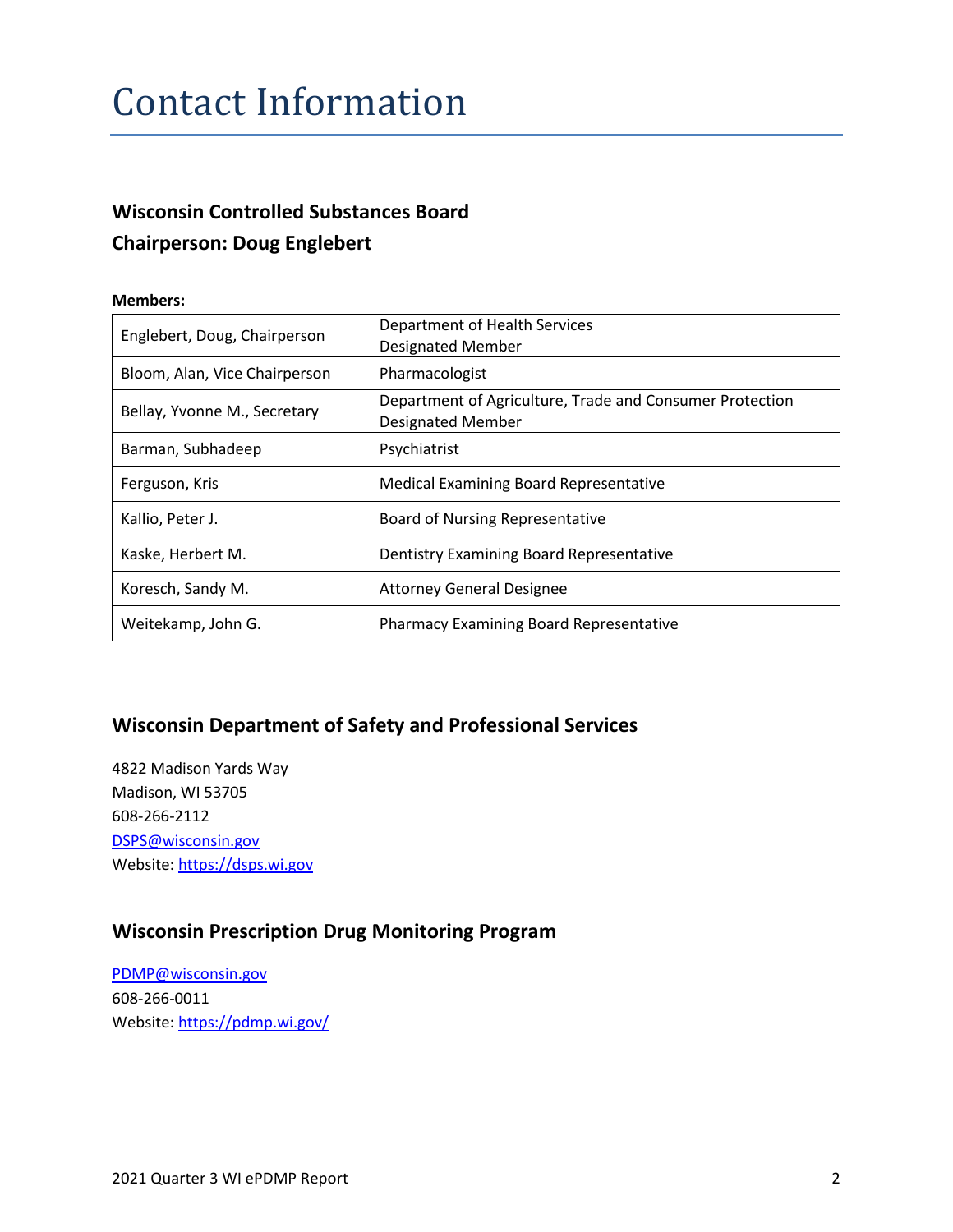## **Table of Contents**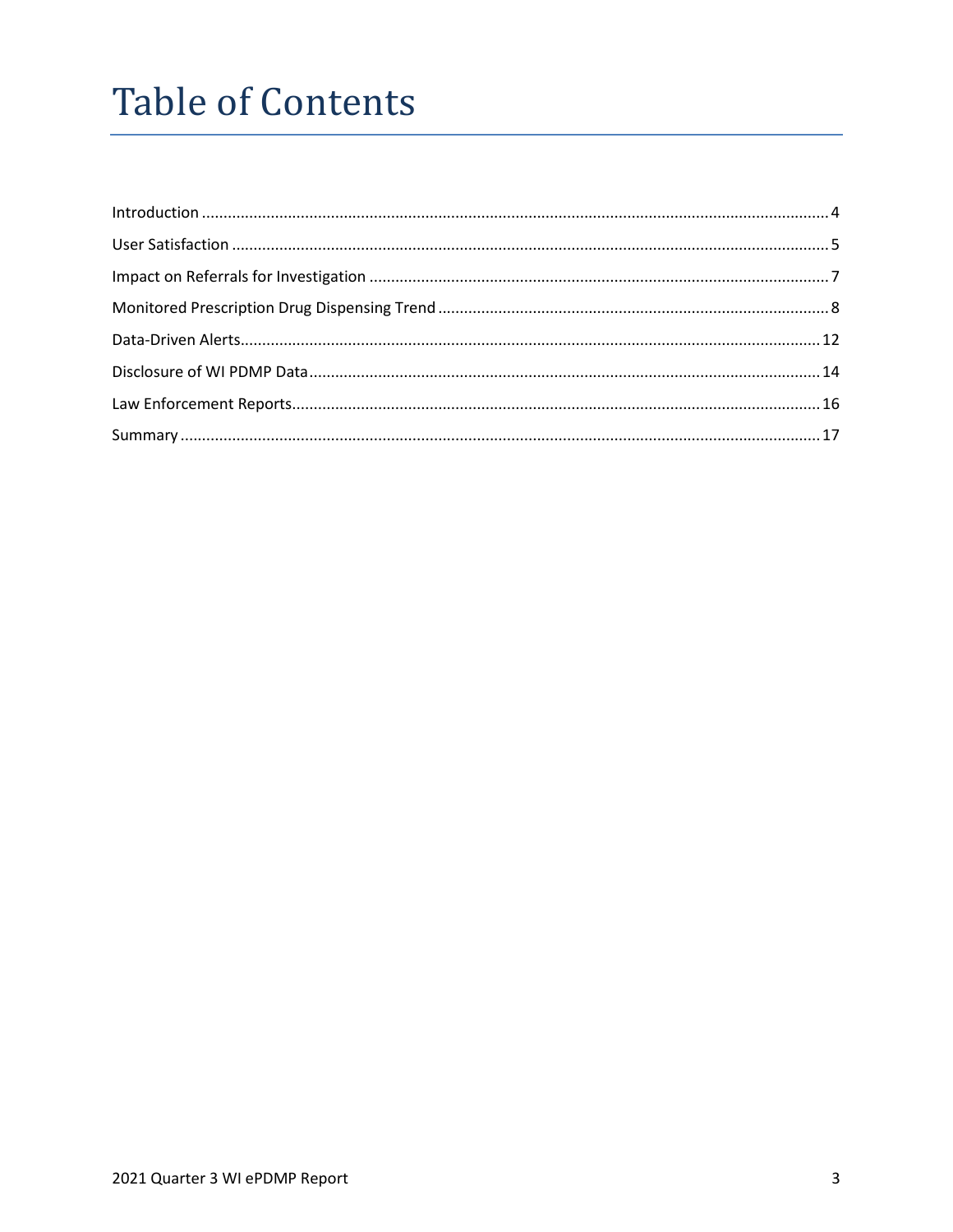## <span id="page-3-0"></span>Introduction

This report is being provided pursuant to ss.  $961.385(5) - (6)$ , Wis. Stats., which requires the Controlled Substances Board (CSB) to submit a quarterly report to the Wisconsin Department of Safety and Professional Services (DSPS) about the Wisconsin Prescription Drug Monitoring Program (WI PDMP). This report is intended to satisfy that requirement for the third quarter of 2021 and will primarily focus on analysis of PDMP data from Q3 2021 and the preceding 12 months. For annual analysis of the WI PDMP from 2015 through 2020, see the Q4 2020 report found at [https://dsps.wi.gov/Pages/BoardsCouncils/CSB/Reports.aspx.](https://dsps.wi.gov/Pages/BoardsCouncils/CSB/Reports.aspx)

The WI PDMP was first deployed in June 2013. It is administered by DSPS pursuant to the regulations and policies established by the CSB. An enhanced system, the WI ePDMP, was launched in January 2017, allowing the WI PDMP to become a multi-faceted tool in Wisconsin's efforts to address prescription drug abuse, misuse, and diversion through clinical decision support, prescribing practice assessment, communication among disciplines, and public health surveillance. Effective April 1, 2017, prescribers are required to check the WI ePDMP prior to issuing a prescription order for a monitored prescription drug, defined as controlled substance prescription drugs in Schedules II-V.

The WI ePDMP Public Statistics Dashboard [\(https://pdmp.wi.gov/statistics\)](https://pdmp.wi.gov/statistics) provides interactive data visualizations for much of the data contained in this report, including county-level data for many of the charts.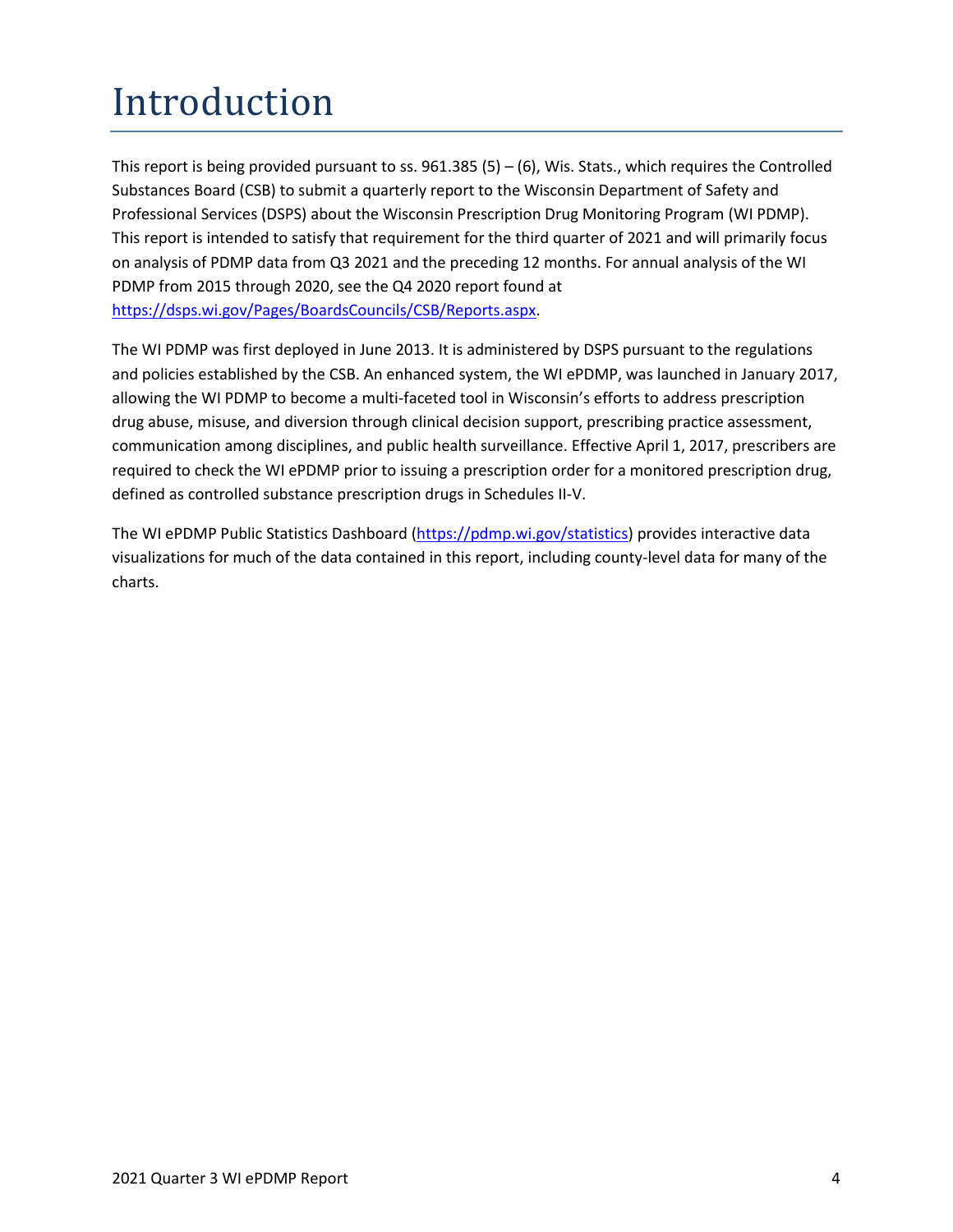## <span id="page-4-0"></span>User Satisfaction

DSPS conducted a survey of WI ePDMP users in September 2021 to measure user satisfaction and inform current and future system enhancements. The survey was sent to approximately 1,600 randomly selected users out of nearly 26,000 ePDMP users who were identified as "active," or users who had logged into the ePDMP in the past twenty-four months. A total of 166 complete responses were collected between September 21 and October 17, 2021. Eighty-eight percent of respondents were Healthcare Professionals, including Prescribers (52.0%), Pharmacists (11.5%), Delegates (13.0%), and Non-Prescribers (11.5%). The remaining twelve percent of respondents were Pharmacies, Submitters, Medical Coordinators, Law Enforcement, Government Employees, and Medical Examiner/Coroners.

The survey indicates that most users are satisfied with the WI ePDMP. Seventy-two percent of respondents reported overall satisfaction with the WI ePDMP, providing responses of either "Satisfied (20.0 %)" or "Very Satisfied (52.4%)." Satisfaction increased to 80% for respondents who have the option to access the ePDMP via an Electronic Health Record (EHR) interface.

Among the functionalities available to different types of users, 73%% of respondents were "Extremely or Very Satisfied" with "Querying Patient History" followed by "Account Registration" with 63% "Extremely or Very Satisfied." (Figure 1). Sixty-seven percent of respondents acknowledged "Patient History Details" as "Extremely or Very Useful" in informing their work 59% rated "Prescriber-Reported Alerts" on patient reports as "Extremely or Very Useful" (Figure 2).

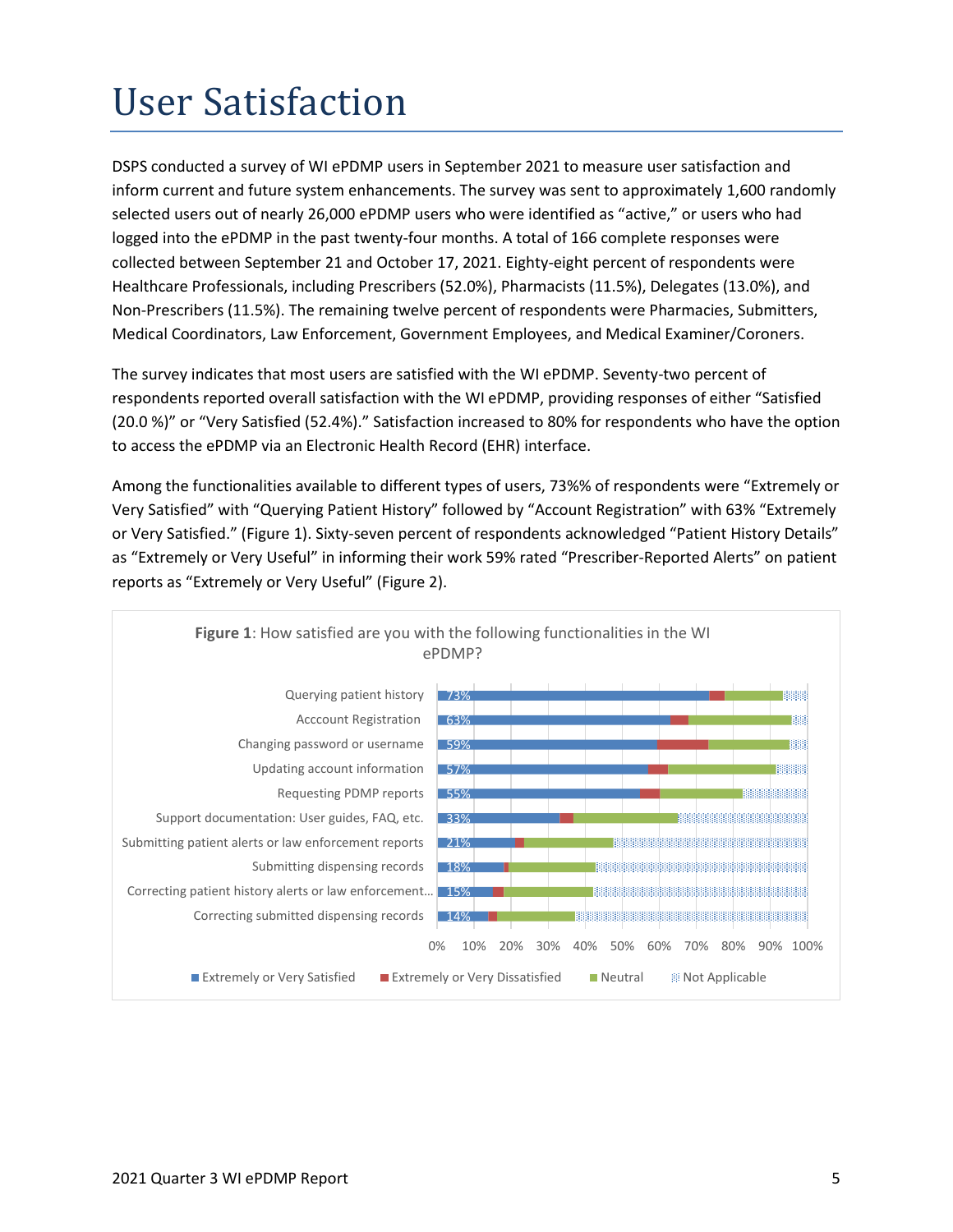

User feedback continues to be utilized throughout the development process to ensure enhancements meet the needs of WI ePDMP users. In addition to the most recent survey, two user focus group sessions were conducted in recent months and PDMP Roundtables are being organized to engage local community members and stakeholders.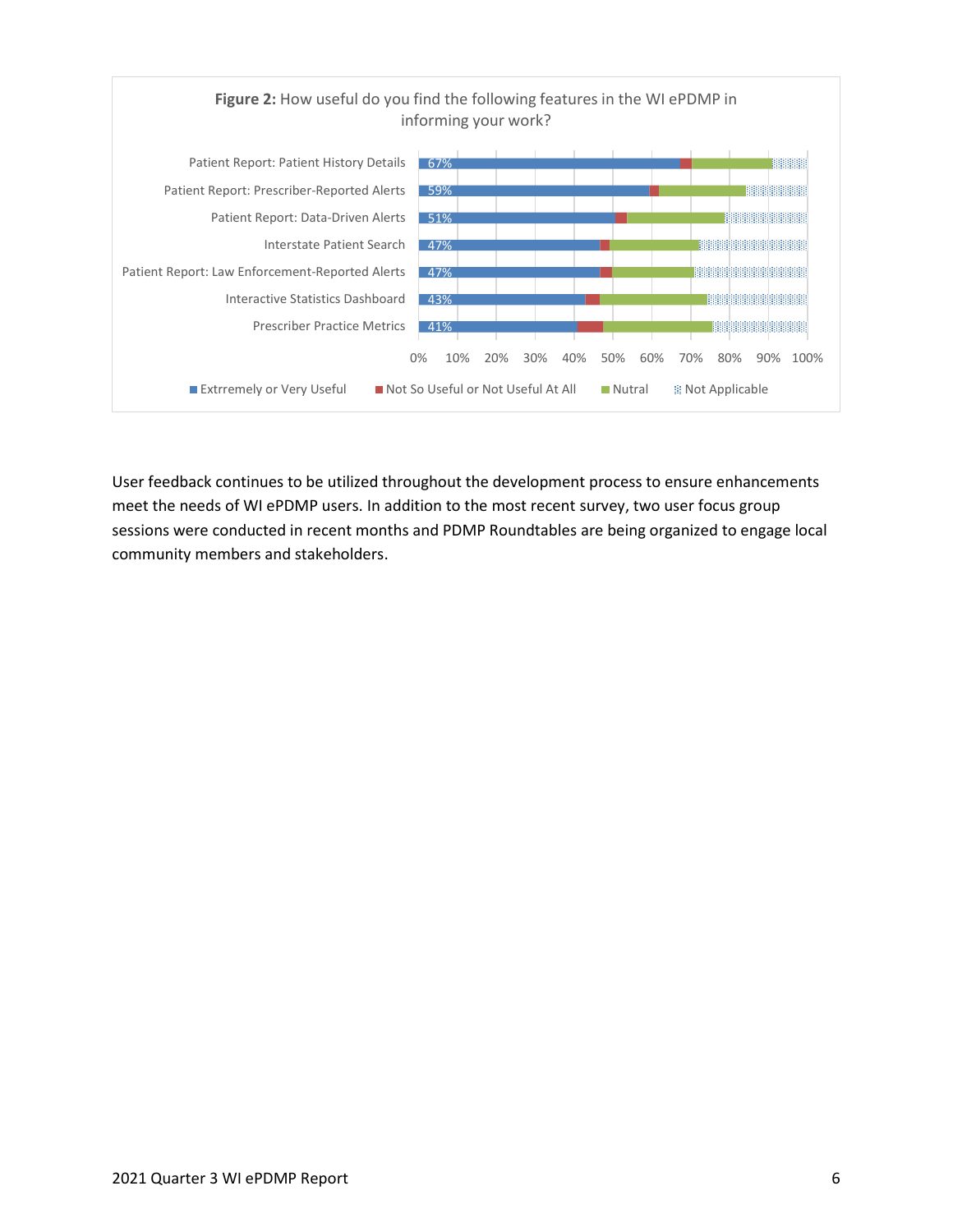## <span id="page-6-0"></span>Impact on Referrals for Investigation

Pursuant to s. 961.385 (2) (f) and (3) (c), Wis. Stats., the CSB may disclose PDMP data to a licensing or regulatory board and refer for discipline a pharmacist, pharmacy, or practitioner who fails to comply with the rules of the Prescription Drug Monitoring Program or if circumstances indicate suspicious or critically dangerous conduct or practices of a pharmacy, pharmacist, practitioner, or patient. In 2018, the CSB Referral Criteria Workgroup was formed to develop recommendations for how the CSB could define suspicious or critically dangerous conduct or practices.

Based on the initial recommendations, the Wisconsin Medical Examining Board (MEB), Dentistry Examining Board (DEB), and Board of Nursing (BON) received summaries of the PDMP dispensing data specific to their professions at their meetings in the fall of 2018. Based on the data presented, the following actions occurred:

- The top seven physician (MD/DO) prescribers and the top seven physician assistant (PA) prescribers, based on opioid dispensing volume, were referred to the MEB.
- The top four dentistry prescribers, based on opioid dispensing volume, were referred to the DEB. An additional 12 dentistry prescribers were referred from the highest 1% of opioid prescribers for the profession for having written prescriptions for over three days without any indication of use of the WI ePDMP.
- The top four Advanced Practice Nurse Prescribers (APNP), based on opioid dispensing volume, were referred to the BON. The BON requested additional targeted outreach to over 800 APNPs who had an estimated WI ePDMP usage of less than 50% in an effort to educate these prescribers about the requirement to use the PDMP, as well as the tools available in the PDMP that can help promote safe prescribing practices.

After only meeting once in 2020 due to the pandemic, the Workgroup resumed meeting in September 2021.The Workgroup has continued to refine the process for using PDMP data to proactively monitor licensees and their prescribing practices for suspicious or critically dangerous conduct or practices and to determine when such activity should result in a referral to the appropriate examining board. Results of the current investigations will also be used by the CSB Referral Criteria Workgroup to guide the process of proactive monitoring and referrals.

Additionally, the CSB conducts audits of dispenser requirements with the requirement to submit dispensing data to the WI ePDMP. Targeted outreach efforts are made after each audit to bring all nonexempt licensed pharmacies into compliance with the requirement to submit and correct dispensing data. Pharmacies that appear to remain out of compliance after multiple outreach attempts are referred to the Pharmacy Examining Board (PEB). In Q1 2020, 23 pharmacies were identified for referral for possible noncompliance. Due to the pandemic, this was the only dispenser audit conducted in 2020.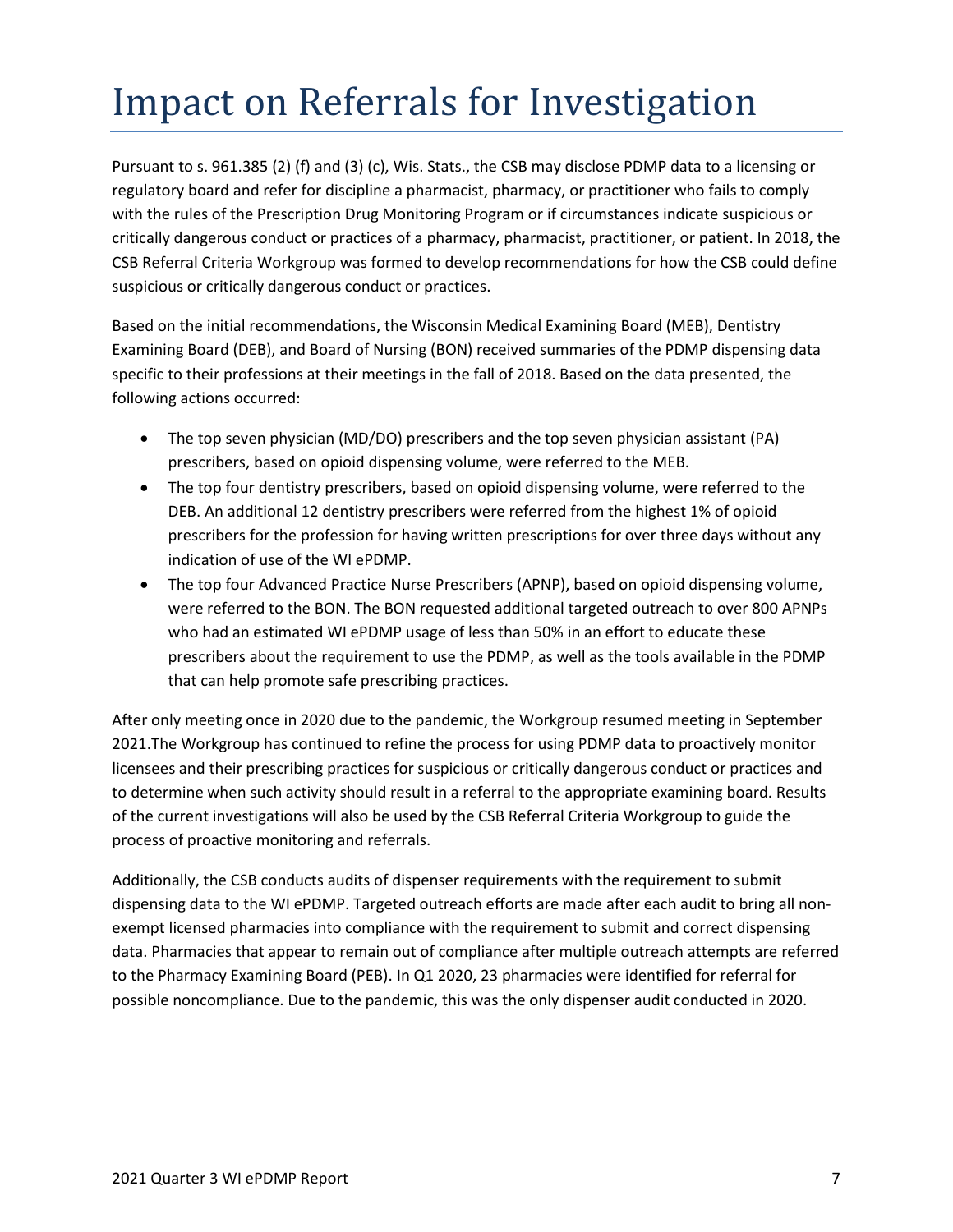## <span id="page-7-0"></span>Monitored Prescription Drug Dispensing Trend

From Q2 to Q3 2021, the quarterly dispensing of all monitored prescription drugs increased by 7.2%. Compared to the same quarter in 2020, dispensing in Q3 2021 increased by 5.4% (Figure 3). During the quarter, Gabapentin became a newly monitored prescription drug due to it having a substantial potential for abuse. Its 157,175 dispensings were more than the 138,019 overall increase in monitored prescription drug dispensings.

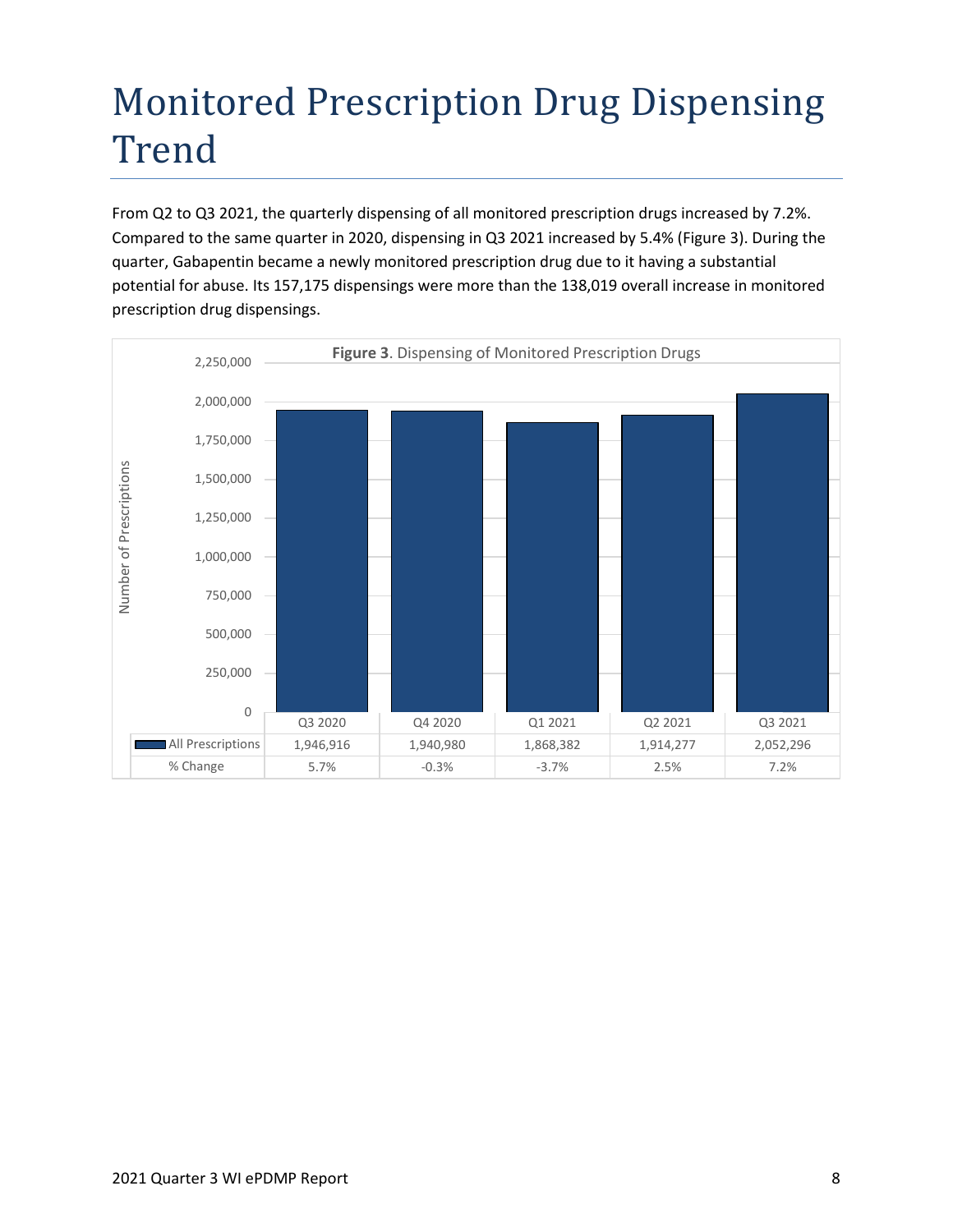

Quarterly data from the ePDMP show that opioid dispensing from Q2 to Q3 2021 decreased by 1.6%, and 6.7 % compared to the same quarter in 2020 (Figure 4).

Quarterly dispensing of benzodiazepines from Q2 to Q3 2021 decreased slightly by less than 1% (Figure 5). Q3 dispensing equates to an 6.3% reduction from the dispensing levels of the same quarter in 2020.

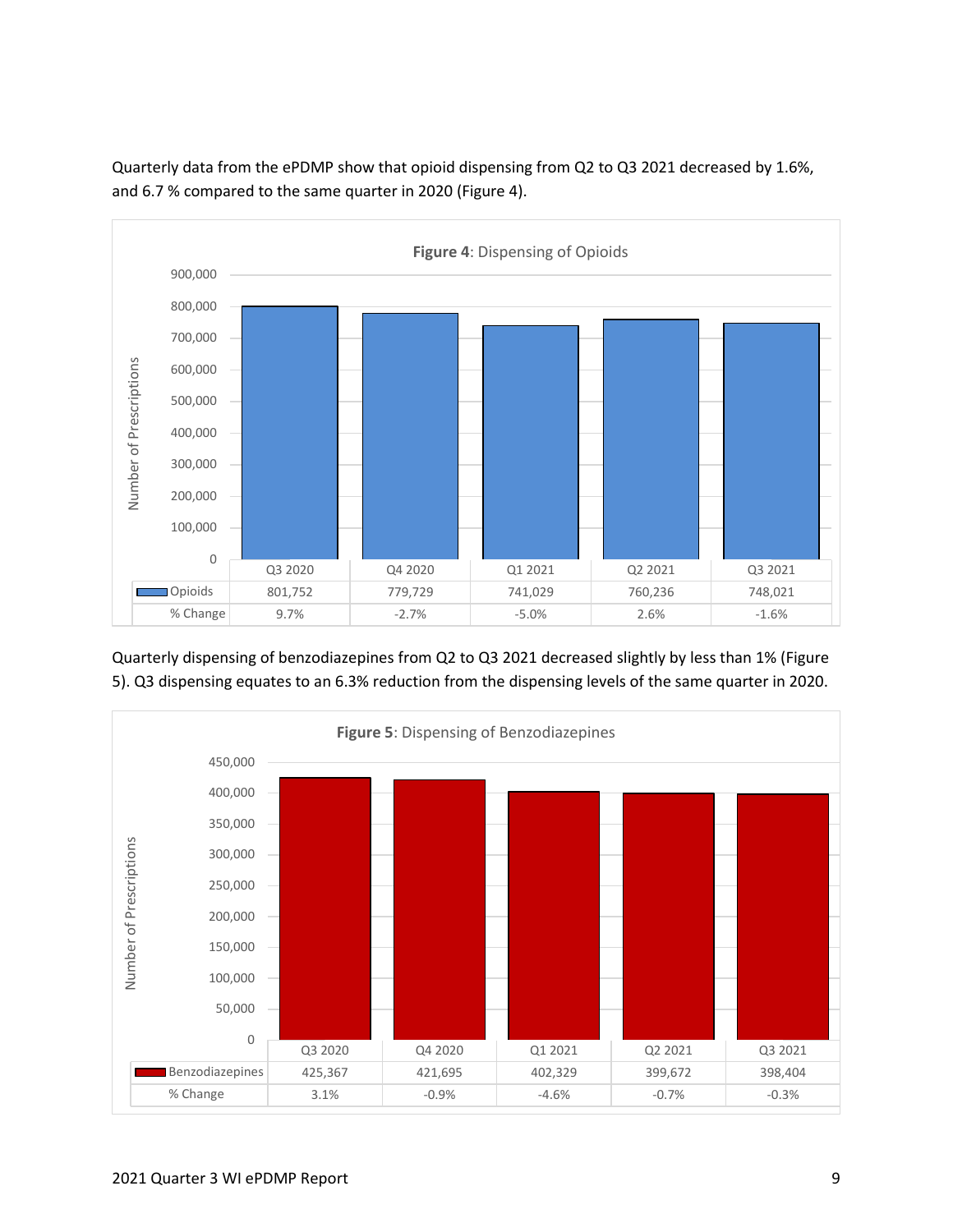

The quarterly dispensing of stimulants increased by 0.7% between Q2 and Q3 2021. It is a notable 7.5% increase compared to the same quarter period in Q3 2020 (Figure 6).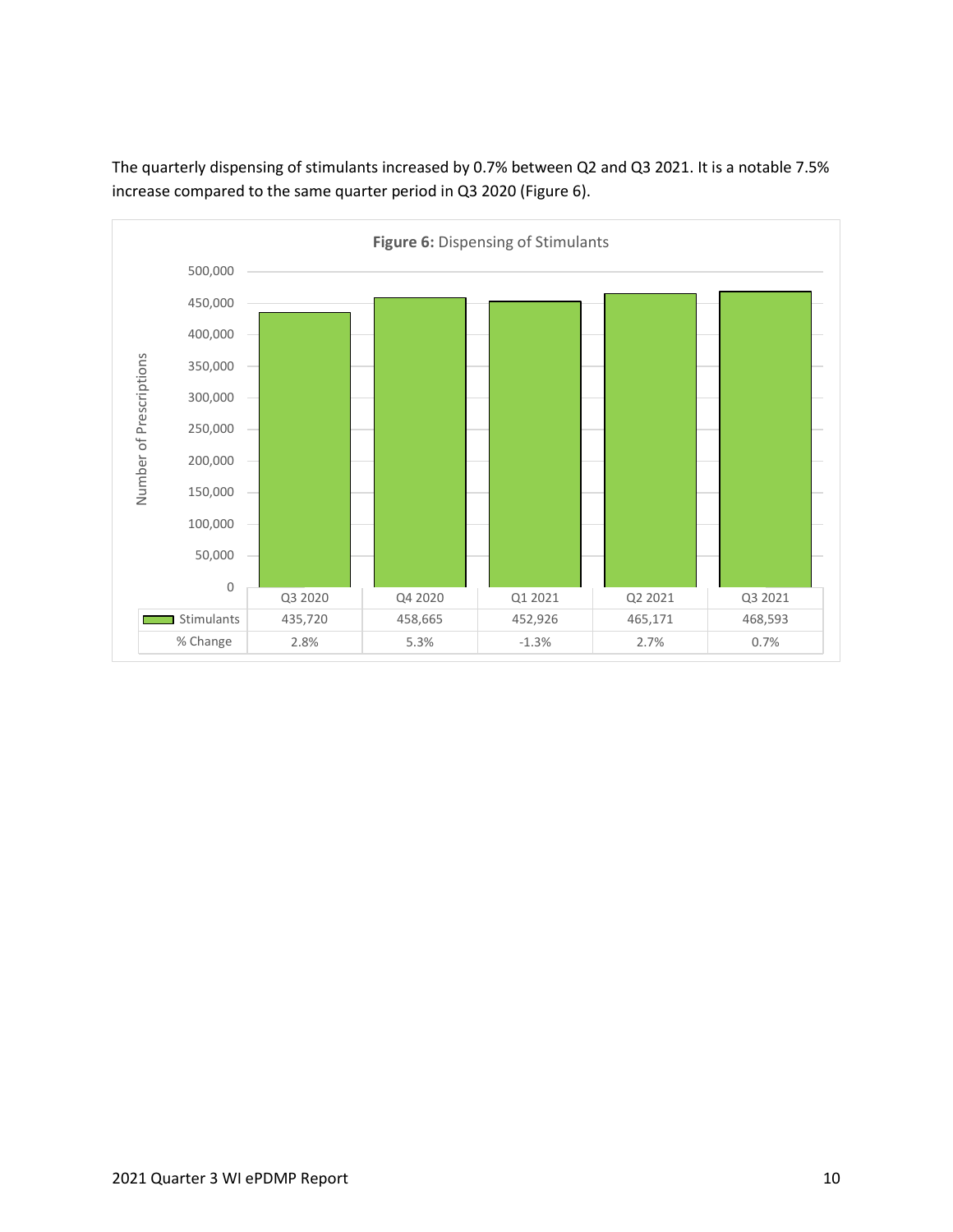#### **Top 15 Dispensed Monitored Prescription Drugs**

Table 1 shows the top 15 most dispensed monitored prescription drugs in Q3 compared to Q2 2021, ranked in order of the number of prescriptions dispensed in Q3. The order of the top 15 drugs dispensed in recent quarters has been consistent overall, except for Gabapentin, which moved into the list in Q3 for the first time. Gabapentin was identified by the board as having a substantial potential for abuse and became a monitored prescription drug on September 1<sup>st</sup>. The top 15 drugs make up nearly 88% of the dispensing of monitored prescription drugs for any given quarter.

The most dispensed drug, Hydrocodone-Acetaminophen, has a decrease of 2.3%. Among the stimulant classification, the dispensing of Amphetamine-Dextroamphetamine has an increase of 2% and Methylphenidate HCl has a decrease of 1.5%. Pregabalin has increased 2.9% from Q2 to Q3 2021 after a notable increase of 5% from Q1 to Q2.

The dispensing of Buprenorphine HCl-Naloxone HCl Dihydrate is the 14th most dispensed monitored prescription drug in Q3 2021 with a slight increase (less than 1%) from Q2. Buprenorphine HCl-Naloxone HCl Dihydrate is one of the medications commonly used as part of Medication-Assisted Treatment (MAT) for opioid use disorder. Note that the ePDMP statistics do not include dispensing that occurs at most opioid treatment programs due to federal regulation 42 CFR Part 2, which has recently been revised to permit federally funded opioid treatment programs to report dispensing data to state PDMPs pending patient consent and in pursuant to the state statutes. Buprenorphine HCl-Naloxone HCl Dihydrate has an increase of nearly 4.5% in the past 12 months and a notable 55% increase since Q3 2018, the first quarter when Buprenorphine HCl-Naloxone HCl Dihydrate moved into the top 15 dispensed monitored prescription drugs.

| Table 1: Top 15 Dispensed Monitored Prescription Drug by Dispensing |                                                        |                   |                   |                   |         |  |  |
|---------------------------------------------------------------------|--------------------------------------------------------|-------------------|-------------------|-------------------|---------|--|--|
| <b>Drug Name</b>                                                    |                                                        | <b>Drug Class</b> | Q2 2021           | Q3 2021           | Percent |  |  |
|                                                                     |                                                        |                   | <b>Dispensing</b> | <b>Dispensing</b> | Change  |  |  |
| $\mathbf{1}$                                                        | Hydrocodone-<br>Acetaminophen                          | Opioid            | 242,984           | 237,512           | $-2.3%$ |  |  |
| $\overline{2}$                                                      | Amphetamine-<br>Dextroamphetamine                      | Stimulant         | 215,016           | 219,217           | 2.0%    |  |  |
| 3                                                                   | Gabapentin                                             | Other             | N/A               | 157,175           | N/A     |  |  |
| 4                                                                   | <b>Tramadol HCl</b>                                    | Opioid            | 150,734           | 149,149           | $-1.1%$ |  |  |
| 5                                                                   | Oxycodone HCl                                          | Opioid            | 128,614           | 126,841           | $-1.4%$ |  |  |
| 6                                                                   | Lorazepam                                              | Benzodiazepine    | 126,206           | 126,244           | 0.03%   |  |  |
| 7                                                                   | Alprazolam                                             | Benzodiazepine    | 118,200           | 118,097           | $-0.1%$ |  |  |
| 8                                                                   | Lisdexamfetamine<br>Dimesylate                         | Stimulant         | 108,773           | 109,237           | 0.4%    |  |  |
| 9                                                                   | Clonazepam                                             | Benzodiazepine    | 106,830           | 106,144           | $-0.6%$ |  |  |
| 10                                                                  | Zolpidem Tartrate                                      | Other             | 99,594            | 100,180           | 0.6%    |  |  |
| 11                                                                  | Methylphenidate HCl                                    | Stimulant         | 99,893            | 98,401            | $-1.5%$ |  |  |
| 12                                                                  | Pregabalin                                             | Other             | 69,395            | 71,392            | 2.9%    |  |  |
| 13                                                                  | Oxycodone w/<br>Acetaminophen                          | Opioid            | 70,590            | 69,150            | $-2.0%$ |  |  |
| 14                                                                  | <b>Buprenorphine HCl-</b><br>Naloxone HCl<br>Dihydrate | Opioid            | 61,061            | 61,257            | 0.3%    |  |  |
| 15                                                                  | Diazepam                                               | Benzodiazepine    | 41,828            | 41,119            | $-1.7%$ |  |  |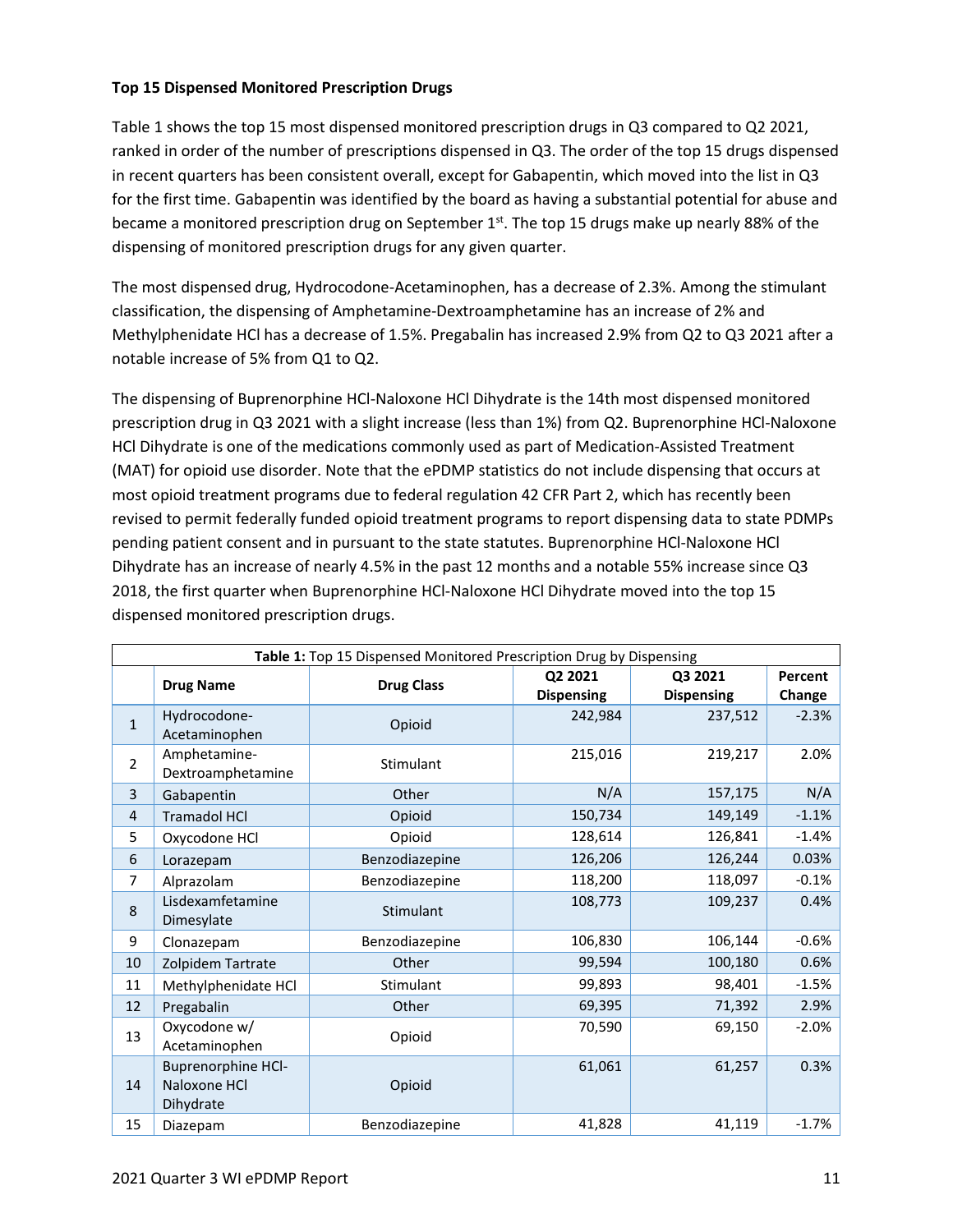## <span id="page-11-0"></span>Data-Driven Alerts

The WI ePDMP application performs sophisticated data analytics on a patient's prescription history to assess the patient's monitored prescription drug history and to alert WI ePDMP users to potential indications of abuse or diversion, such as early refills and multiple prescribers or dispensers, or factors that increase overdose risk, such as high morphine milligram equivalent (MME) doses and overlapping benzodiazepine and opioid prescriptions. Data-driven alerts are presented on the patient report to call attention to specific detail from the dispensing data.

The 6 types of data-driven concerning patient history alerts are:

- 1. *Concurrent Benzodiazepine and Opioid Prescription Alert*, which indicates when a patient's active current prescriptions include both an opioid and a benzodiazepine, a combination that significantly increases the patient's risk of overdose.
- 2. *Long-Term Opioid Therapy with Multiple Prescribers Alert*, which indicates when a patient has been prescribed at least one opioid prescription from two or more prescribers for 90 or more days.
- 3. *High Daily Dose of Opioids Alert*, which indicates when a patient's active current prescriptions are estimated to provide a daily dose of opioids that exceeds 90 MME, thereby increasing the patient's risk of overdose.
- 4. *Early Refill Alert*, which indicates when a patient has refilled a controlled substance prescription two or more days earlier than the expected refill date based on the estimated duration of the prescription calculated and reported by the pharmacy.
- 5. *Multiple Prescribers or Pharmacies Alert*, which indicates that the patient has obtained prescriptions from at least five prescribers or five pharmacies within the previous 90 days. The five prescribers or dispensers may be associated with the same clinic, practice or location, but the WI ePDMP still views them as separate prescribers/dispensers. This alert is not a direct indication of doctor shopping; it is simply a flag for further inspection of the dispensing history.
- 6. *Multiple Same Day Prescriptions Alert*, which indicates when a patient has received the same controlled substance drug from multiple prescribers or pharmacies on the same day.

The quarterly number of concerning patient alerts has a decrease of 5.2% from Q2 to Q3 2021. Most notable are the decreases in Long Term Opioid Therapy (10.8%) and Multiple Prescribers or Pharmacies Alert (8.5%). The decreasing trend is also observed for the Early Refill Alert (2.7%), Concurrent Benzodiazepine and Opioid Alert (2.7%), Multiple Same Day Prescription (0.5%) and High Opioid Daily Dose alert (0.4%) from Q2 to Q3 2021.

Among the most frequently occurring alerts, Concurrent Benzodiazepine and Opioid Prescriptions Alert, the number of occurrences in Q3 2021 was 4.5% lower than the same quarter in 2020 and 41.4% lower than the first quarter the alerts were made available to WI ePDMP users in Q1 2017. The rate of occurrence of Long-Term Opioid Therapy Alert in Q3 2021 was 11.9% lower than the same quarter in 2020 and 35.5% lower than the first quarter the alerts were made available to WI ePDMP users in Q1 2017.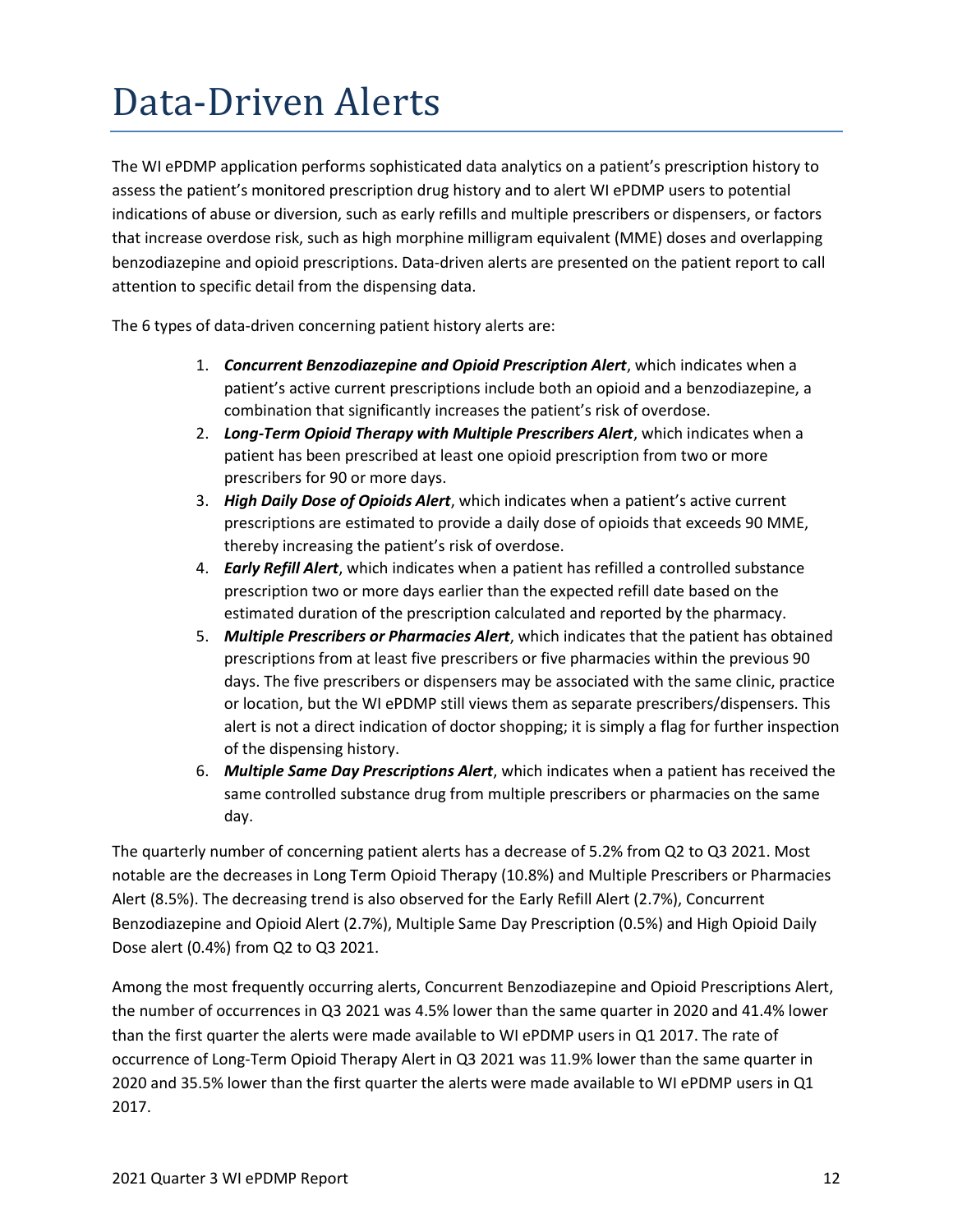See Table 2 for the percent changes of all data-driven alert types that occurred from Q1 2017 to Q3 2021.

Values for preceding quarters may be modified after the conclusion of a quarter, based on the duration of prescriptions that bridge quarters, which is why it is important to view the number of occurrences for Q3 2021 not only in relation to the preceding quarter, but also in relation to the same quarter of the previous year, as well as a part of the overall trend compared to the first quarters during which the alerts were presented to WI ePDMP users.

| Table 2. Concerning Patient History Alerts Listed by Volume of Alerts Generated |                                      |         |         |                       |  |  |  |
|---------------------------------------------------------------------------------|--------------------------------------|---------|---------|-----------------------|--|--|--|
|                                                                                 | <b>Alert Type</b>                    | Q1 2017 | Q3 2021 | <b>Percent Change</b> |  |  |  |
| $\mathbf{1}$                                                                    | Concurrent Benzodiazepine and Opioid | 38,446  | 22,545  | $-41.4%$              |  |  |  |
| $\overline{2}$                                                                  | Early Refill                         | 24,354  | 16,762  | $-31.2%$              |  |  |  |
| 3                                                                               | <b>High Opioid Daily Dose</b>        | 40,005  | 15,685  | $-60.8%$              |  |  |  |
| 4                                                                               | Long Term Opioid Therapy             | 34,819  | 22,443  | $-35.5%$              |  |  |  |
| 5                                                                               | Multiple Prescribers Or Pharmacies   | 24,379  | 12,533  | $-48.6%$              |  |  |  |
| 6                                                                               | Multiple Same Day Prescriptions      | 3,009   | 942     | $-68.7\%$             |  |  |  |
|                                                                                 | <b>All Alert Types</b>               | 165,012 | 90,910  | $-44.9%$              |  |  |  |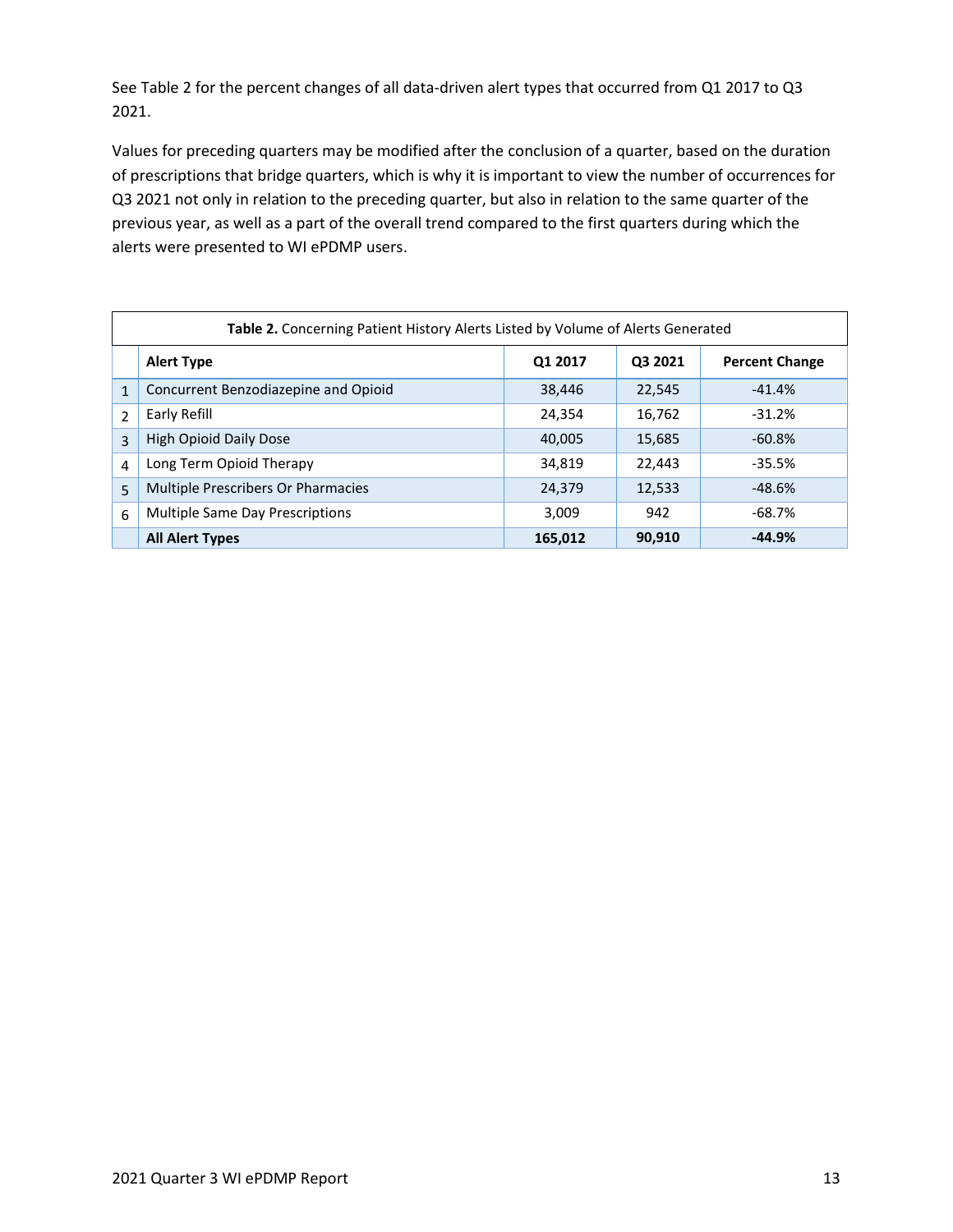## <span id="page-13-0"></span>Disclosure of WI PDMP Data

Between April 1 and September 30 (Q3), 2021, healthcare users made a total of 2,011,381 patient queries, a slight decrease compared to Q1 2021 by 1.9%. Among them, 43% of the queries were performed by delegates of prescribers or pharmacists, 35% were performed by prescribers, 18% by pharmacists, and nearly 4% by other non-prescribing healthcare professionals. Percentages of the queries performed by various user type have been consistent between Q2 and Q3 2021 (Figure 7).



Utilizing the National Association of Boards of Pharmacy's PMP InterConnect (PMPi) and the RxCheck interstate data sharing hub, the WI ePDMP is currently connected with 29 state PDMPs as well as the Military Health System. This interstate data exchange allows healthcare users to expand the WI ePDMP patient query to return results from PDMPs in other states, including Wisconsin's border states of Minnesota, Michigan, Illinois, and Iowa.

Healthcare professionals from 20 health systems in Wisconsin now have one-click access to the WI ePDMP from within their electronic health record (EHR) platform to facilitate patient queries within a provider's workflow. Figure 8 below shows that, in Q3 2021, over 55% of patient queries were through the direct EHR integration, which is up from 51% in Q4 2019, the first quarter where EHR integration accounted for more than 50% of queries.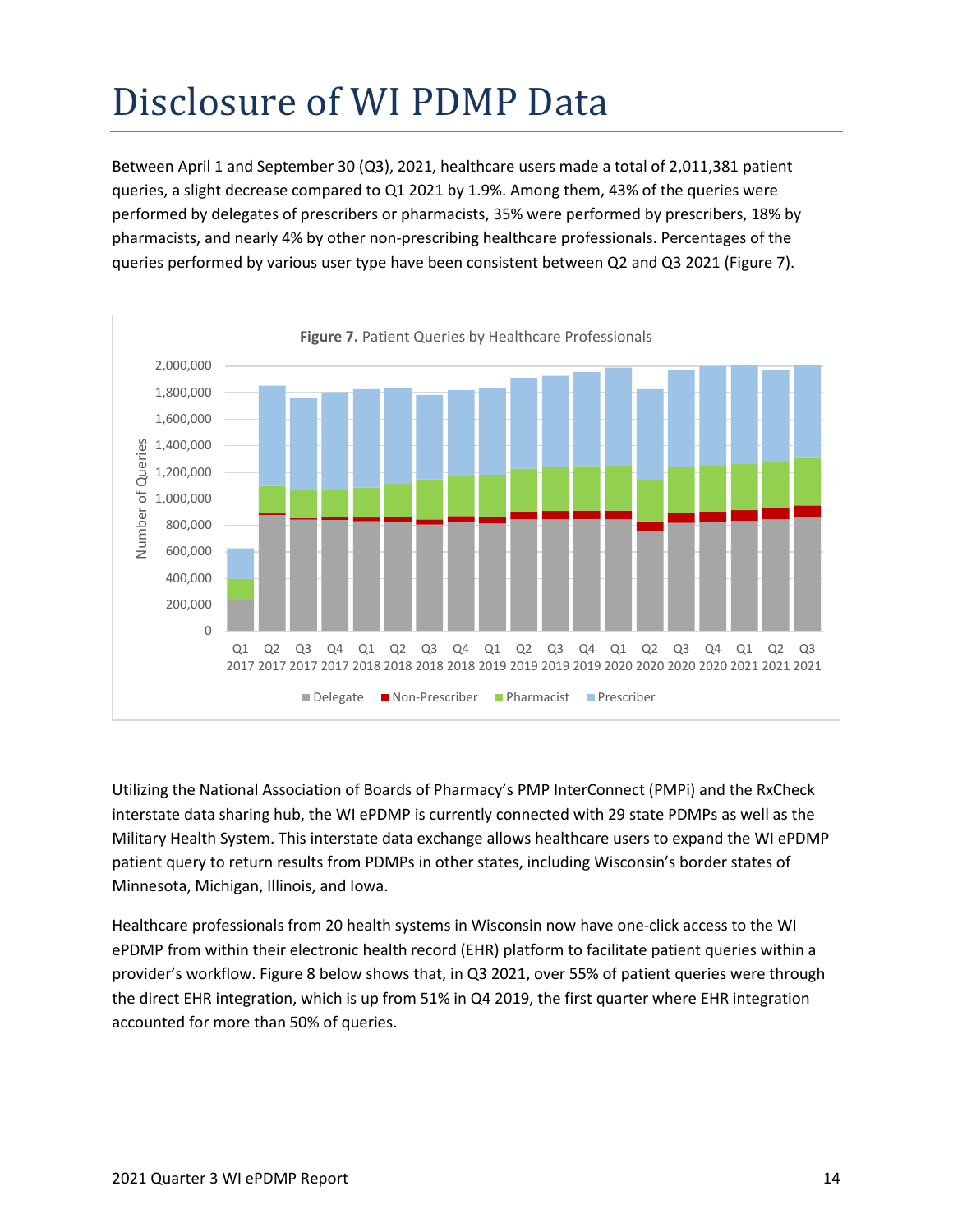

Authorized individuals from non-healthcare groups made a total of 360 requests for PDMP data in Q3 2021, which is a 23% decrease over the previous quarter. As Figure 9 shows, authorized law enforcement queries continue to make up the largest proportion of the total non-healthcare queries (46%).

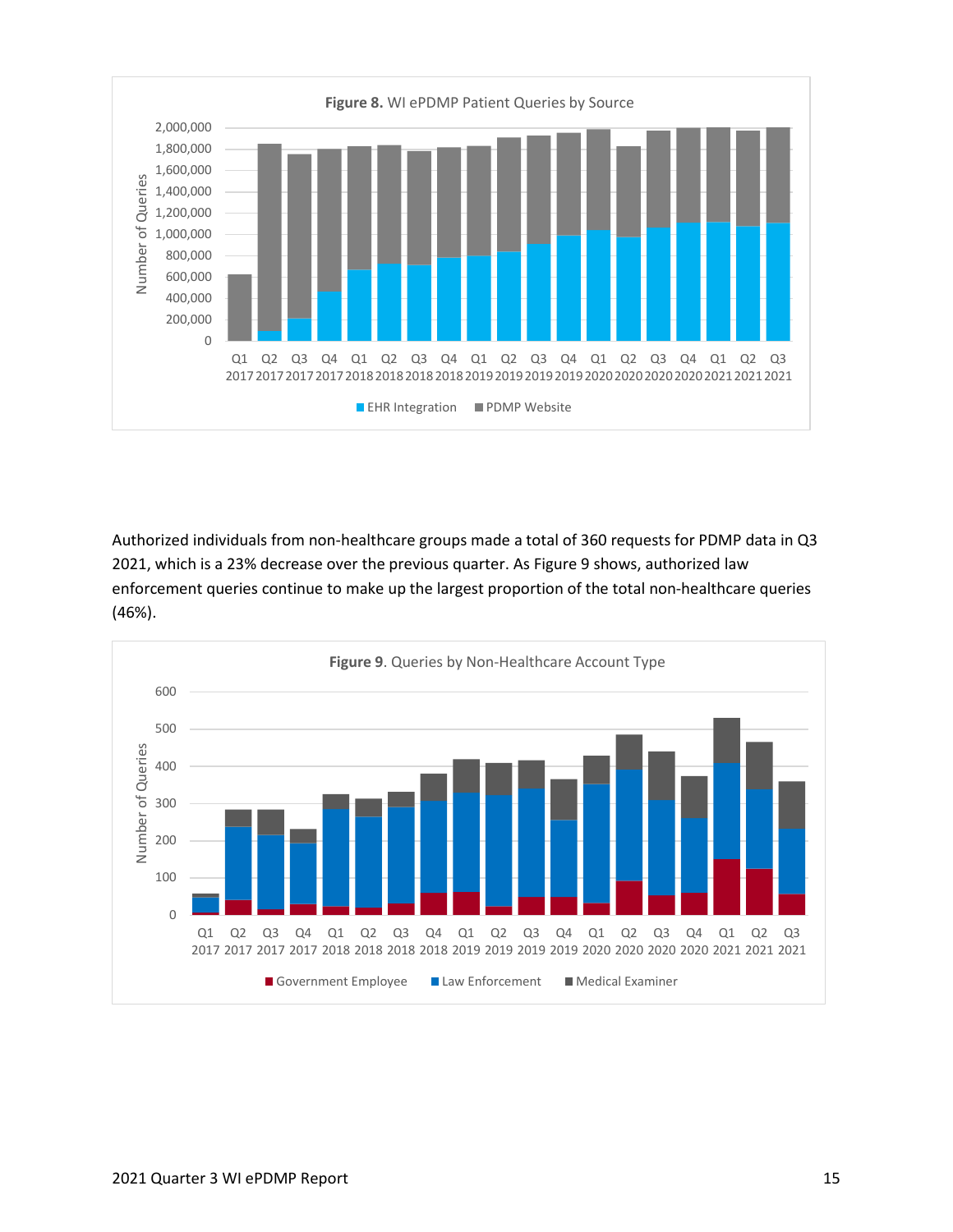#### <span id="page-15-0"></span>Law Enforcement Reports

In Q3 2021, there were 482 events reported to the WI ePDMP by Wisconsin law enforcement agencies as required by s. [961.37 \(3\) \(a\),](https://docs.legis.wisconsin.gov/document/statutes/961.37(3)(a)) Wis. Stat. The law requires the agencies to submit a report in each of the following situations:

- 1. When a law enforcement officer receives a report of a stolen controlled substance prescription.
- 2. When a law enforcement officer reasonably suspects that a violation of the Controlled Substances Act involving a prescribed drug is occurring or has occurred.
- 3. When a law enforcement officer believes someone is undergoing or has immediately prior experienced an opioid-related drug overdose.
- 4. When a law enforcement officer believes someone died as a result of using a narcotic drug.

Prescribers of patients associated with these events receive a proactive email notice from the WI ePDMP, in addition to the event being captured as an alert on the patient report in the WI ePDMP. Figure 10 shows the number of law enforcement reports submitted to the WI ePDMP by month since the WI ePDMP was launched. There is no statutory requirement for law enforcement agencies to submit their reports within a certain timeframe after the date of the event, and outreach efforts continue to emphasize the value that law enforcemnt reporting brings for healthcare clinical decision making.



The distribution of submission by report type varied from one quarter to the next. The 2021 year-todate distribution by report type can be seen below:

- 47.2% of the reports submitted were for suspected non-fatal opioid-related overdose events.
- 26.4% of the reports submitted were reports of stolen controlled substance prescriptions.
- 18.8% of the reports submitted were for suspected violations of the Controlled Substances Act.
- 7.6% of the reports submitted were for suspected narcotic-related deaths.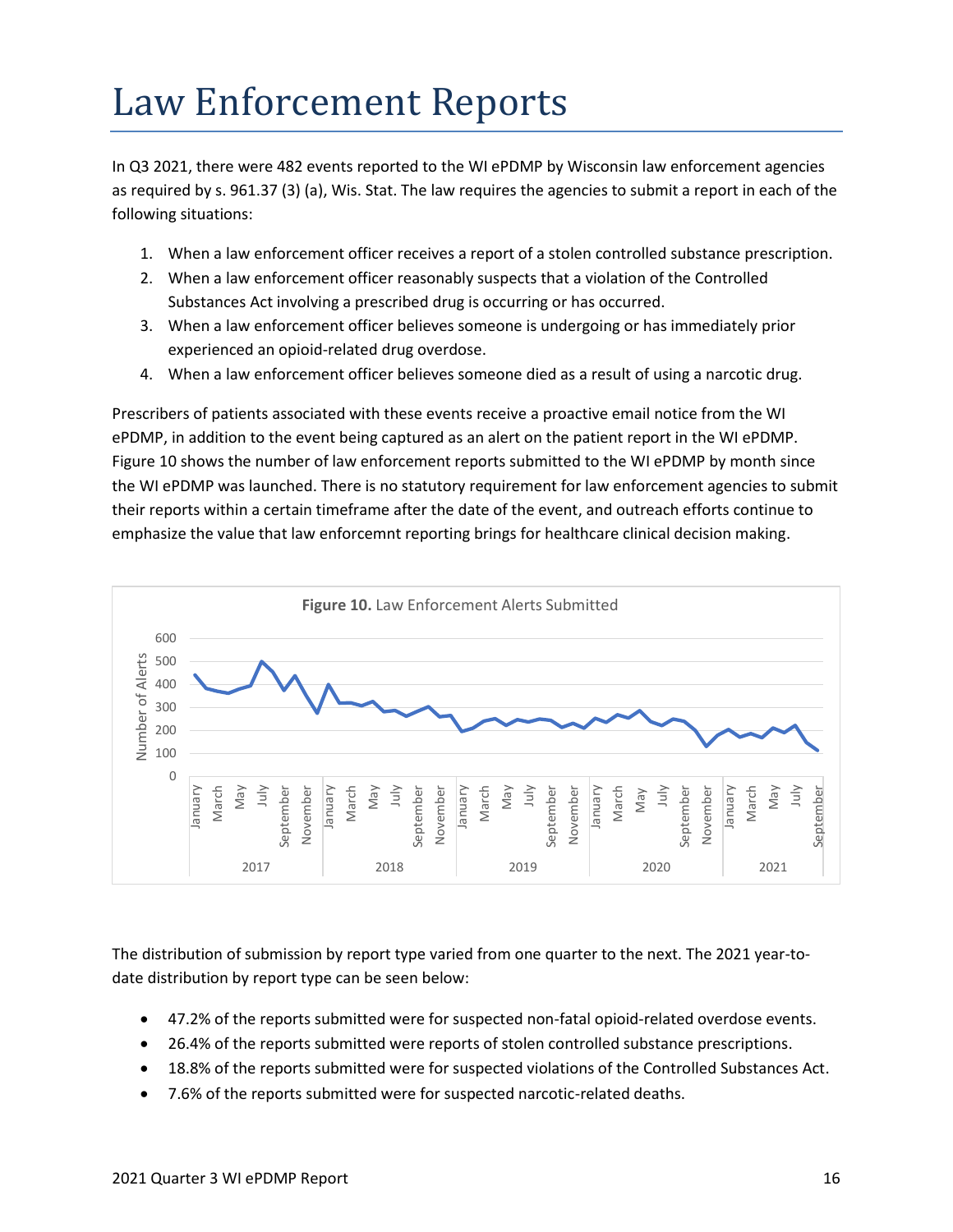## <span id="page-16-0"></span>Summary

The third quarter of 2021 shows an overall increase in dispensing of monitored prescription drugs in Wisconsin compared to Q2 2021 or the same quarter in Q3 2020. The monitoring of Gabapentin, which started on September 1, 2021, accounted for 157,175 dispensings, which is more than the 138,019 overall dispensing increase.

The continuation of a decreasing trend is observed when the number is compared to the pre-pandemic quarters prior to Q2 2020. The decreasing trend is observed across drug classes including opioids and benzodiazepines, but not for stimulants and others. The dispensing of stimulant prescriptions in Q3 has a slight increase (less than 1%) compared to Q2 2021, the first quarter exceeds the number of Q4 2020 when the dispensing of stimulant prescriptions in Wisconsin peaked since Q1 2014. Given that the number of patient queries performed per month has remained consistent, WI ePDMP continues to be a valuable tool to support safe prescribing, treatment, and dispensing decisions as the drug abuse epidemic continues to evolve.

From Q2 to Q3 2021, the quarterly dispensing of all monitored prescription drugs increased by 7.2%, which equates a5.4% increase compared to the same quarter of the past year in 2020. The breakdown of dispensing by drug class is as follows:

- The number of opioid prescriptions dispensed in Q3 2021 increased by 1.6% compared to the previous quarter, which is nearly a decrease of 6.3% compared to the same quarter in 2020.
- The number of benzodiazepine prescriptions dispensed in Q3 2021 decreased slightly (less than 1%) compared to the previous quarter and a decrease of 6.3% compared to the same quarter in 2020.
- The dispensing of stimulant prescriptions increased in Q3 2021 by 0.7% compared to the previous quarter, which equates a notable 7.5% increase compared to the same quarter period in 2020. Moreover, the dispensing of stimulants in Q3 2021 exceeds the Q4 2020 by 2.2% when the stimulant dispensing peaked since 2014.
- The dispensing of the top 15 most dispensed monitored prescription drugs in Q3 2021 compared to Q2 2021 has overall decreased. The greatest increases were found in Pregabalin (2.9%), and Amphetamine-Dextroamphetamine (2.0%).

Encouraging trends found in the WI ePDMP continued in Q3 2021.

- The dispensing of Buprenorphine HCl-Naloxone HCl Dihydrate is the 14th most dispensed monitored prescription drug in Q3 2021. With a slight increase (less than 1%) from Q2. Buprenorphine HCl-Naloxone HCl Dihydrate is one of the medications commonly used as part of Medication-Assisted Treatment (MAT) for opioid use disorder. With the increase, Buprenorphine HCl-Naloxone HCl Dihydrate has an increase of nearly 4.5% in the past 12 months and a notable 55% increase since Q3 2018, the first quarter when Buprenorphine HCl-Naloxone HCl Dihydrate moved into the top 15 dispensed monitored prescription drugs.
- The quarterly number of concerning patient alerts has a 5.2% decrease from Q2 to Q3 2021. Most notable is the decrease in Long Term Opioid Therapy (10.8%) and Multiple Prescribers or Pharmacies Alert (8.5%). The overall alerts decreased by 44.9% compared to Q1 2017 when the information was